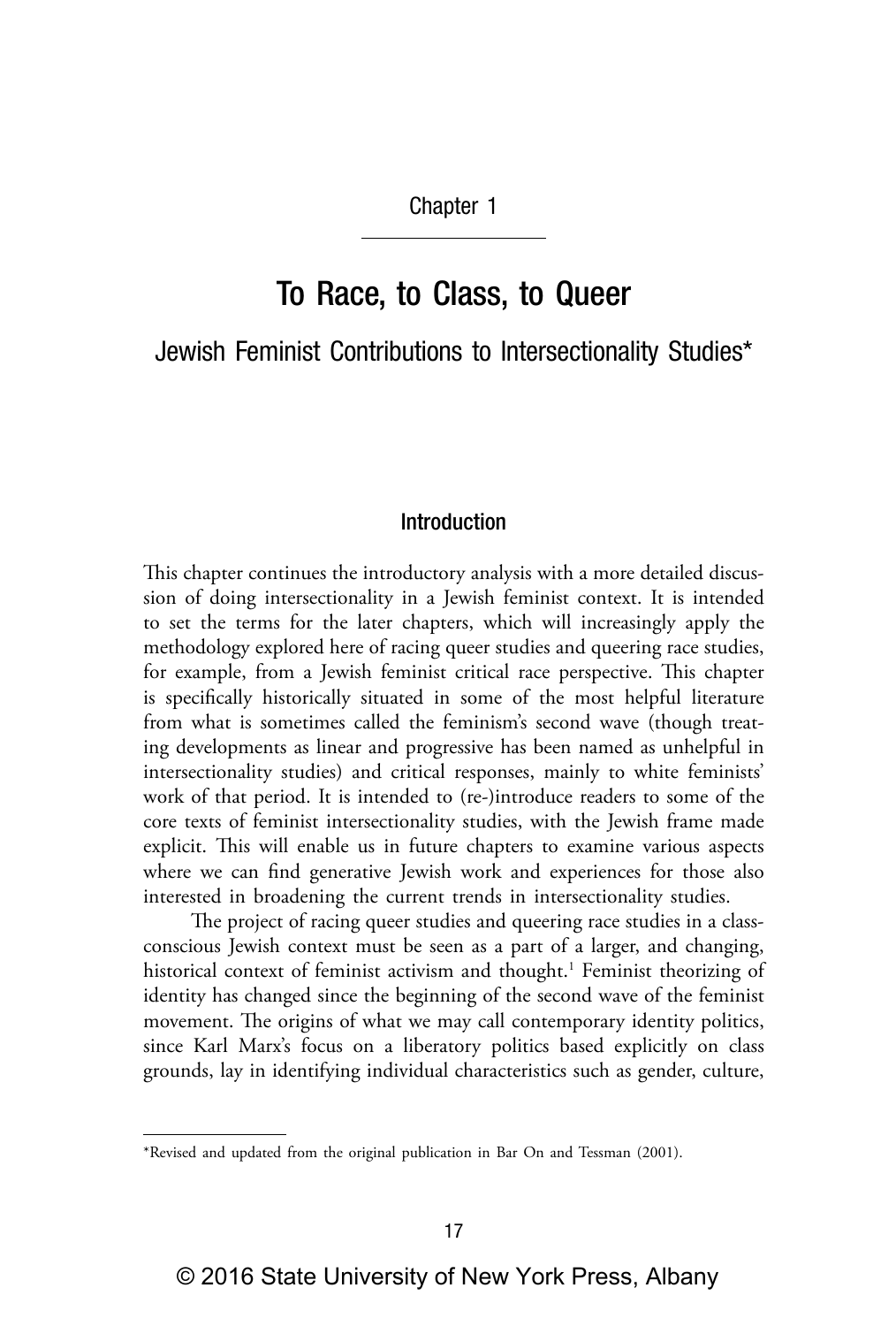race/ethnicity, ability, or sexual orientation that are singled out for analysis. This form of identity politics was also identitarian, assuming a sameness, or cohesion of a well-bounded identity community. The one identity aspect was often universalized and set at the center of visions for ending oppression. For Jewish feminists active in this period, universalizing one discrete and identitarian aspect of identity proved limiting.<sup>2</sup> Activists and scholars eventually were able to articulate that the choice of being either a woman or a Jew for communal and political purposes was indeed a false choice.<sup>3</sup> Oppression works through multiple mechanisms, identities are porous and morphing and cannot be seen in isolation from one another.

Discourse about multiple identities and oppressions gave way to selfcriticism, including the recognition that identities were not simply many, but interconnected in an indefinite variety of ways. We cannot just add critical race theory to feminist analysis, for example, because the way one's life is gendered does not stand on its own as clearly distinguishable and then get added to the way one's life is raced. Causes for celebration and resistance for Jewish women as feminists, for example, do not come in neat ahistorical packages for them as women, and then other times in other neat essentialist packages for them as Jews. Many feminists, then, began to talk about the connection between identities or even the ways that oppressions "intersect."4

While extremely popular still today, for others, however, intersectionality was not enough. Feminists theorized the ways in which identity signifiers are actually mutually constitutive (a premise that, when they are queried, most intersectionality scholars say they are working from). What they mean is that, for example, gender itself is a raced/classed/sexed/cultured category, as race is a gendered/classed/sexed/cultured category. Gender can be seen as mutually constitutive of the construction of sexual orientation so that being male or female only makes sense in the context of compulsory heterosexuality. The personal and social constructions of one's life as a Jewish lesbian feminist is a historically situated Jewishly and gendered sexing, a sexed and gendered Jewing, and simultaneously a sexed and Jewed gendering.

In large part, it has been the work of African-American, Latina, and other lesbians and feminists of color that most clearly articulated this point of analysis. In earlier works such as *Ain't I a Woman*, the anthologies *Home Girls*; *This Bridge Called My Back*; *Making Face, Making Soul*, and the most appropriately titled *All the Women Are White, All the Blacks Are Men, but*  Some of Us Are Brave,<sup>5</sup> many women of color worked at describing and investigating the ways that race, class, culture, and sexuality all nuance and shift gender construction. There were certainly formally trained philosophers writing in these books. In hindsight, however, we can now see that there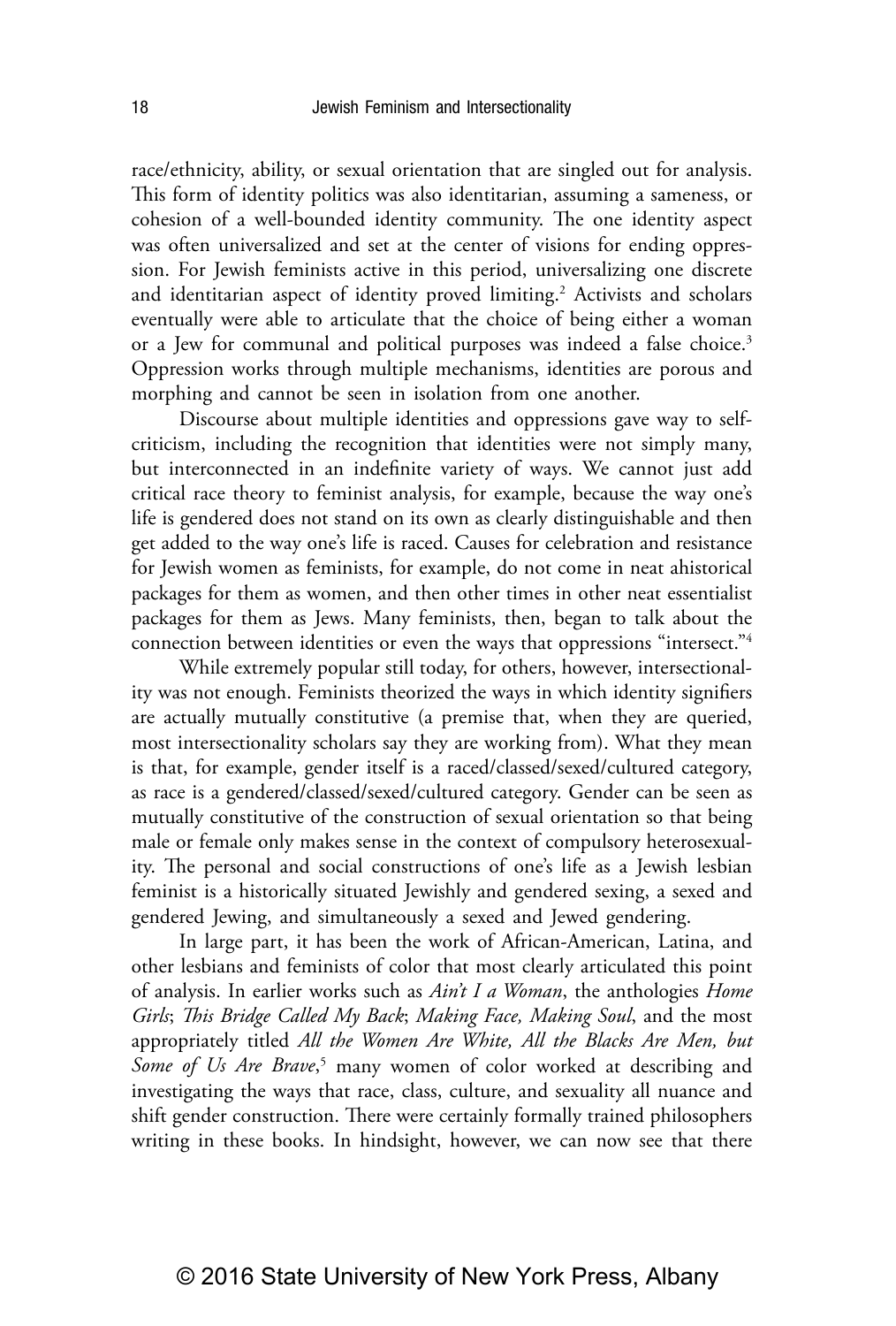were both strengths and weaknesses involved in the appropriation of insights from these volumes into the works of formally trained feminist philosophers outside these marginalized communities. Further, despite the widespread activities of Jewish feminists, less attention has been paid to Jewish experiences and insights within these discussions of identities and multiple modes of power and oppression. From multiculturalism to intersectionality, Jewish people, experience, and analysis is largely missing in these literatures.

It is my intention in this chapter to constructively address these strengths and weaknesses and to situate Jewish feminist queer thinking within the philosophical discussion of intersectionality and mutual construction. To do so, the next session takes up an early important text in the development of intersectionality studies and mutual constitution theory, that by Elizabeth V. Spelman, as a helpful, yet limited, example of philosophical writing on the mutual constitution of identities. I then offer a critical reading of a specific Talmudic text as an alternative to Spelman's reliance on a hegemonic Western philosophical tradition. In the final section, through an analysis of early works by Rebecca Alpert and Melanie Kaye/Kantrowitz, I discuss the ways that insights from both Western feminist and Talmudic traditions may be found at work in Jewish feminist queer discussions of what is termed today *intersectionality politics*.

## Mutual Constitution Theory in Feminist Philosophy

It is probably all too obvious that those doing higher-level feminist philosophy have tended to be white women, or women not identifying in their written work with a nonwhite/Christian minority.6 The second point of import here, addressed more specifically to conceptual content, is that although some have managed to include numerous aspects of identities into their analyses, in fact, some of the most insightful academic philosophical demonstrations of this view of multiple identity signifiers as mutually constitutive have used a two-tiered model.7 Early pivotal work by Spelman, for example, demonstrated that gender and race mutually constitute each other.<sup>8</sup> As helpful as this scholarship is, however, it also has significant limitations. Such work has tended to slip from focusing on two identity signifiers into privileging one or two at the cost of others. In Spelman's case, despite the significant contribution of her critique of such practices in the development of intersectionality studies, she tends to privilege race as an identity category and this seems to follow from her reliance on standard canons of hegemonic Western civilization.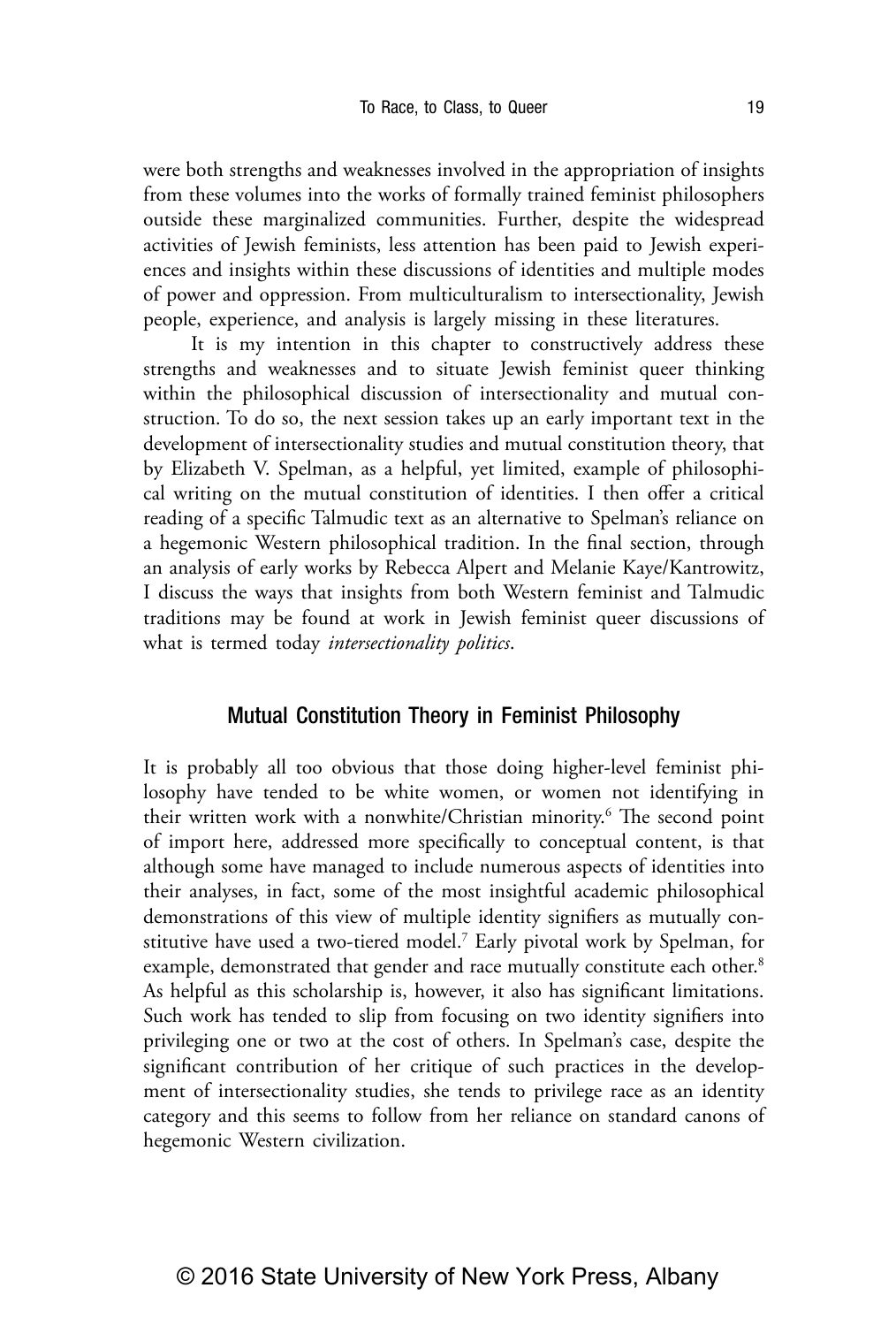#### Spelman's Argument

In *Inessential Woman*, Spelman presents the following analysis of race and gender categories. According to Spelman, we often find ourselves and our political commentators asking about, for example, the status of women and Blacks in the military.<sup>9</sup> She reminds us that such a statement actually makes no sense, since some women in the military are Black and some of the Blacks are also women. Not only is this faulty use of language, but given the racist biases in gender analysis and the sexist biases in race-based analysis, the category "women" is taken then to mean non-Black women, and the category "Black" is taken to mean Blacks who are not women. This structure leaves out an important group of human beings: Black women.

Spelman seeks to introduce the Black woman into (traditionally white) scholarly discourse and ultimately (back) into the modes of political production. In order to make her point, she demonstrates that the additive method for understanding identity (adding one discrete identity signifier such as gender to another discrete identity signifier such as race, and so on) is insufficient for including Black women. The only way to end the exclusion of Black women is to understand identities such as race and gender, not just as connected or as one added to the other, but to understand that the very category of gender is raced and the category of race is gendered.

#### Spelman's Method

Spelman begins her argument with a critique of race and gender in Plato, and hones the discussion further in a second chapter on Aristotle. There were certain distinctions that Aristotle made between human beings that set them into particular categories with respect to power. Not all people were considered citizens. In fact, children, women, slaves, and foreigners were expressly considered to exist by nature outside the bounds of possible citizenship. It is, however, the specific designations of women and slaves that mostly concern Spelman. Again, motivated by who is left out of theoretical treatises on the subject of "women and slaves in ancient Greece," including feminist ones,<sup>10</sup> Spelman reminds us that some females were slaves, as much as some slaves were female. Among nonslave Athenians, Aristotle distinguished between the men and the women. When referring to slaves, the distinction of gender is not made.<sup>11</sup> Spelman skillfully demonstrates, therefore, that when Aristotle referred to women (presumably the gendered category of females),<sup>12</sup> he was referring specifically and exclusively to non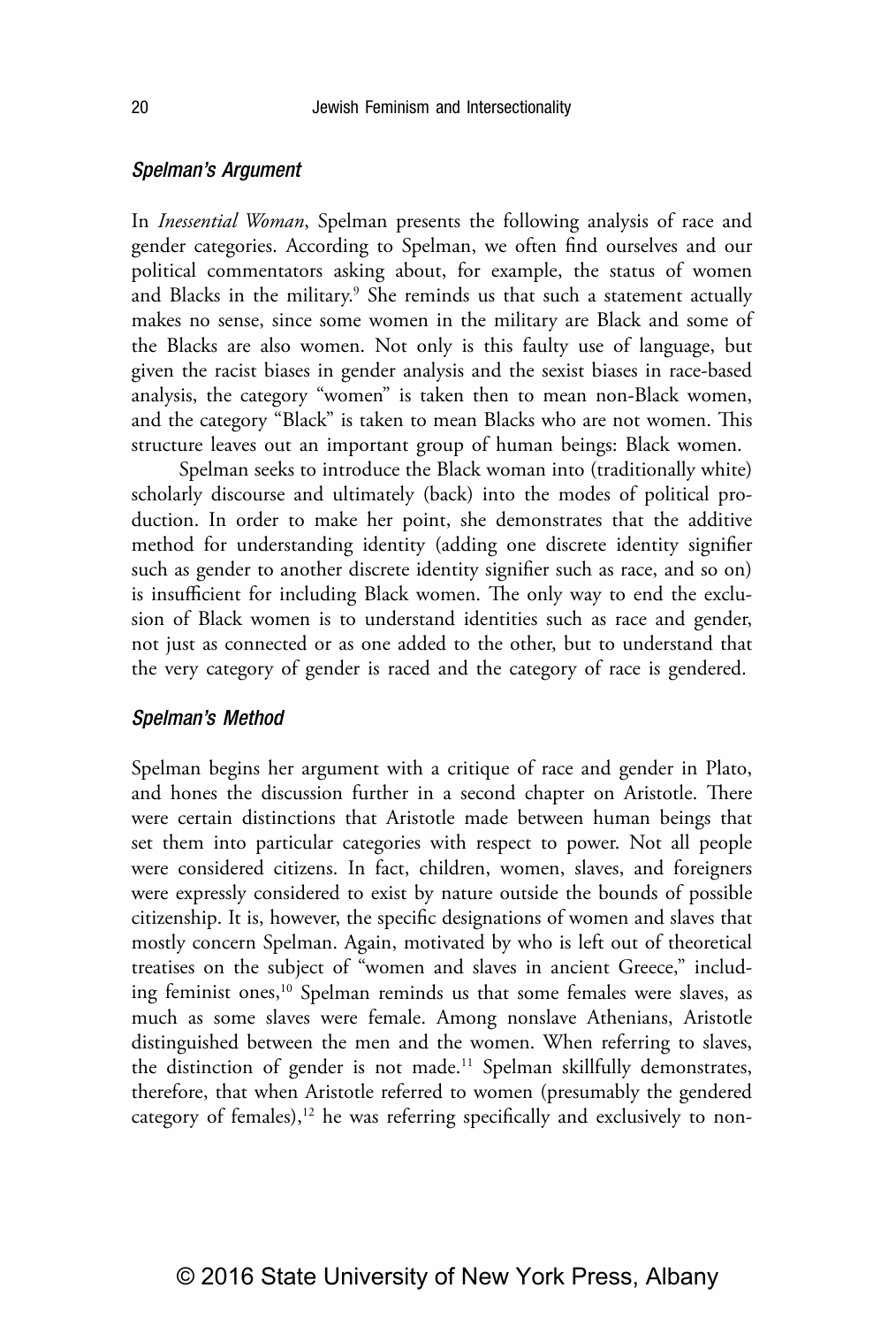slave females. Thus, for Aristotle, the very category of women exists only within a certain elite segment of the population.

It is at this point that Spelman's use of the hegemonic Greek text takes a problematic turn. She notes that the ancient Greek category of "slave" resembles a cross between our contemporary categories of race and class. She suggests that, for expository ease, this race/class category will have to be simplified. Driven by her own motivations within the context of contemporary political concerns, Spelman chooses to translate the ancient Greek notion of slave into the modern idiom of race.<sup>13</sup> The potential for a class-based analysis effectively drops out at this point.<sup>14</sup> We are left with a dual axis discussion of identity, based on gender and race.<sup>15</sup> Due to this particular interpretation, although Spelman eloquently shows that gender is raced, her argument that race is gendered functions slightly differently and brings her use of the Greek text into further difficulties.

As mentioned earlier, Spelman points out that Aristotle does not address gender distinctions among slaves. Allowing Aristotle's work here to function as a hegemonic text, Spelman, therefore, also does not make such a distinction.<sup>16</sup> Although for critical purposes she writes about this issue in Aristotle's writing, she also does not distinguish between the maleness and femaleness of slaves.<sup>17</sup> Therefore, although she will ultimately argue that gender is raced and race is gendered, her explanations of the two understandably are not parallel. Gender, on this account, is raced because one needed to be of a certain race to have a gender at all. Race is gendered, in this story, because the distinction of races is marked by those who have genders and those who do not. In short: free Athenians have genders; slaves do not.

The issue of concern for intersectionality studies is the way that Spelman's construction of the race of gender and the gender of race does not sufficiently reflect the relations of power and identity in many of our lives, and therefore is limited in the ways it might be helpful in the work to overcome oppressions as they operate in our lived lives (not only in our philosophical heritage). By setting up race and gender in the way that she does with the help of Aristotle, Spelman assumes that Athenian women stand above all slaves, whether male or female, in the social hierarchy. Spelman writes: "Since there are no natural rulers among slaves, a man who is a slave is not the natural ruler of a woman who is a slave (and surely not of a free woman)," and "whatever biological superiority male slaves have to female slaves, they are inferior to the wives of male citizens."18 I could not say whether such a depiction is accurate. What is important is that Spelman then projects this set of relationships onto those she conceives of as among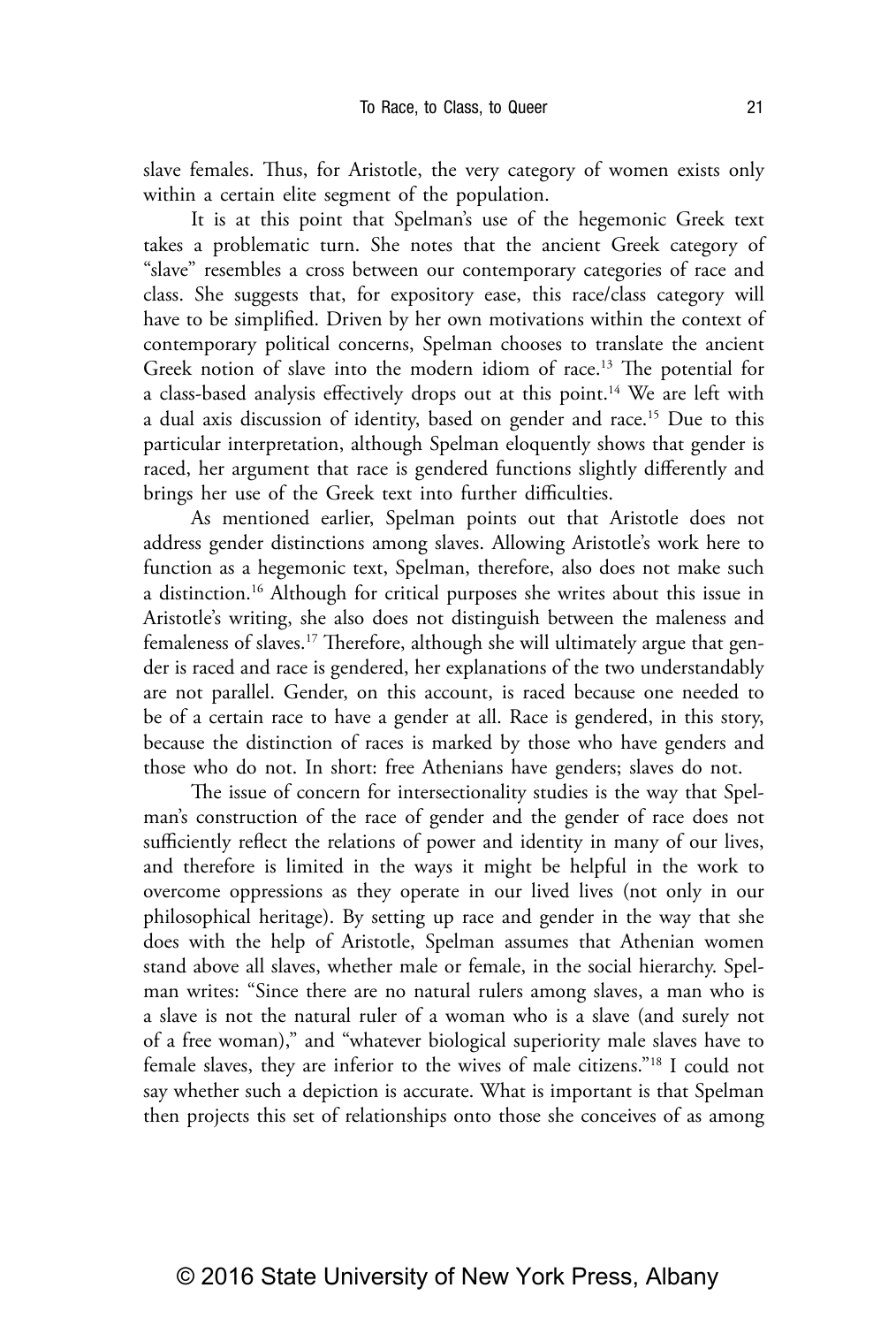similar groups of our day. Thus, Spelman presumes that white women, in the contemporary political context, always stand above all African Americans.<sup>19</sup>

#### **Critique**

From within Spelman's theory, one loses the ability to continue a critical gender analysis within a critical discussion about race. When Spelman relates Aristotle's view of slaves to the reality of African Americans, she also transfers what she understands as Aristotle's homogenizing characterization of slaves. As a result, in her argument, race trumps gender. If in Spelman's reading of Aristotle, slaves had no genders, then modern oppressed races have no genders. If modern oppressed races have no genders, then genderbased analysis cannot be applied. But, when critical gender analysis is not applied, maleness is the assumed norm and patriarchy goes uncontested. In effect, Spelman has thus erased the existence of African-American women and their concerns. Ironically, this is precisely the problem that inspired Spelman's inquiry to begin with.

There are, though, two additional problems. First, despite the obvious pervasiveness of racism in the contemporary context, all white women simply do not always have distinct power over all Black men. This was the case long before, and will be long after, Barak Obama beat Hilary Clinton for the Democratic Party presidential nomination. Second, Spelman tends to essentialize the groups of Black men and white women in her characterization; thus, the structure of her argument causes her at times to lose sight of diversity among white women, and also among Black men and women. Bringing these two points together, we can say that within classes, for example, Black men often enjoy male privilege over all women in their own or lower classes, often enough including white women and trans people and also queer, non-Christian, non-citizen, and disabled women and other genders of various races. Spelman's unfortunate refusal to work within the reality of such renders this aspect of her argument absurd. Moreover, real life has us often moving in and out of differing positions of power and this dynamic ought to be core to any intersectionality study, but Spelman does not adequately prepare us for the work.

Although Spelman's account of Aristotle focuses on his two-tiered model of free/slave-male/female, at the moment Spelman chooses to translate the ancient Greek slavery from what she herself notes as a more complicated convergence of contemporary class and race, she limits the power of her own insights as well. However, it is my argument that Spelman's thesis on the mutual constitution of multiple identities is not inherently limited. My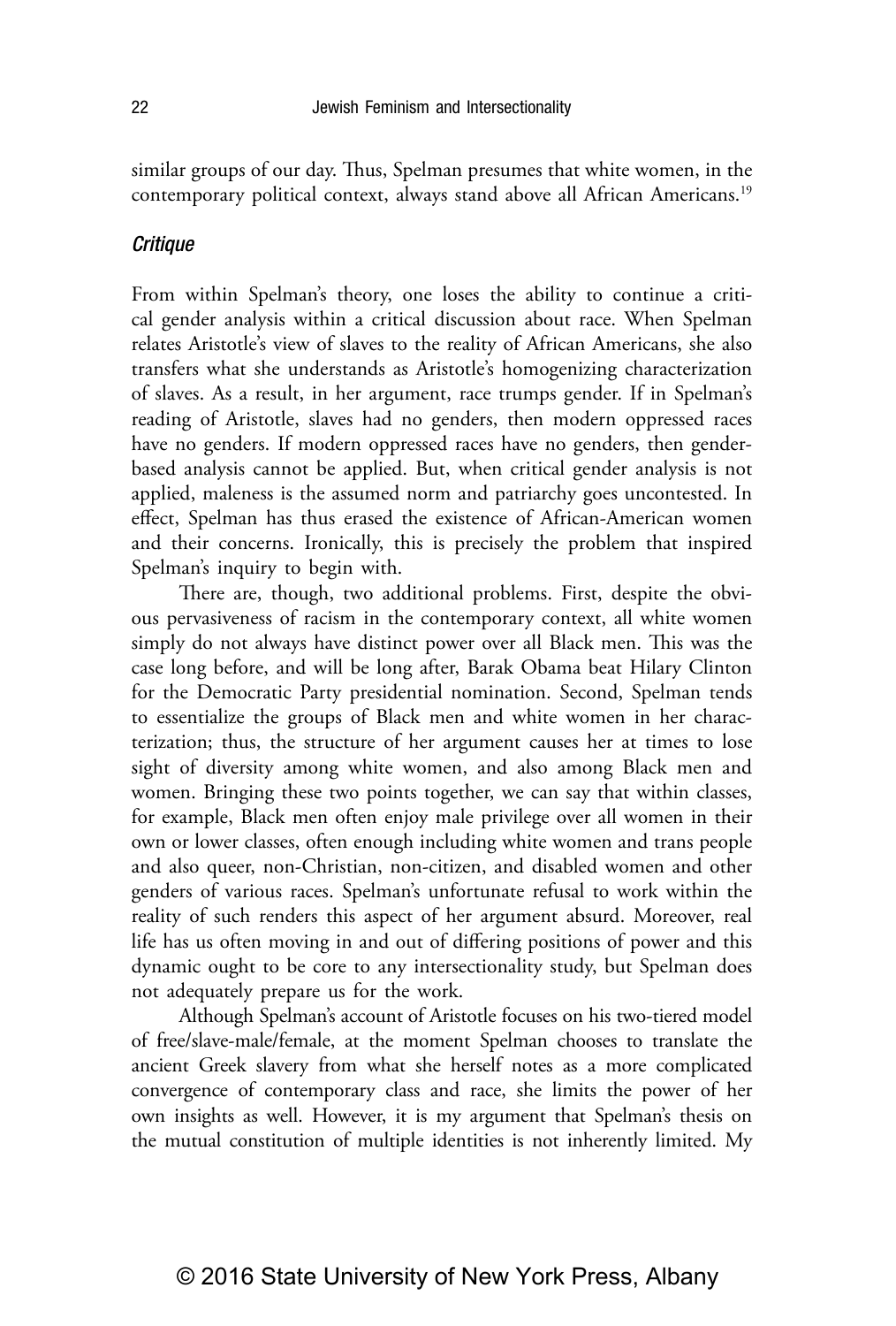suggestion is that one reason she falls short of her own goals involves her particular methodological reliance on Aristotle, a preeminent Western canonical figure, in her critique of the dominant framework. Perhaps we will be better able to do the work Spelman sets out for us if we look for alternative ways of conceptualizing the issues from sources and traditions outside the Western canon. In light of this suggestion, I turn now to a discussion of countertexts.

There are certainly any number of texts that could be employed in order to help Spelman's analysis stay critical, multifaceted, and more flexible (which I imagine she intended) by applying a critique of a hegemonic text. What one ought to look for is a text capable of conceiving multiple categories as mutually constitutive that relies on an alternative epistemological framework to that relied on by hegemonic texts. We may look for answers to these questions in traditional, ancient Jewish texts.

Having said this, I realize that some people who are familiar with feminist and queer studies might find this statement implausible. Due to the sexism practiced and institutionalized in so many Jewish communities, feminists often presume there is nothing left of worth in traditional Jewish thinking and texts. Similarly, due to religious—and explicitly biblical—invocations used to justify extreme homophobia, queers of all kinds may assume that the Torah is inherently tainted with a heterosexist norm. What we also find, however, is that the epistemological framework manifest in certain ancient Jewish texts offers alternatives to current attempts at theorizing our multiple identities as mutually constitutive.

## Jewish Texts as Countertexts

In this section, I develop a close reading of a Talmudic text.<sup>20</sup> Posing difficult dilemmas, the Babylonian rabbis puzzled through what Jewish tradition would prescribe in myriad specific circumstances. I engage a particular analysis of this text as an example of a countertext that can help perform the interrogatory function that Spelman's theory needs to stay critical. Before presenting the textual analysis, however, a few words are in order on the use of these texts as countertexts.

# Political and Philosophical Potential of Countertexts for Intersectionality Studies

As feminist and queer scholars have argued, it is often helpful to turn to countertexts in order to see through myths of dominant cultural norms.<sup>21</sup>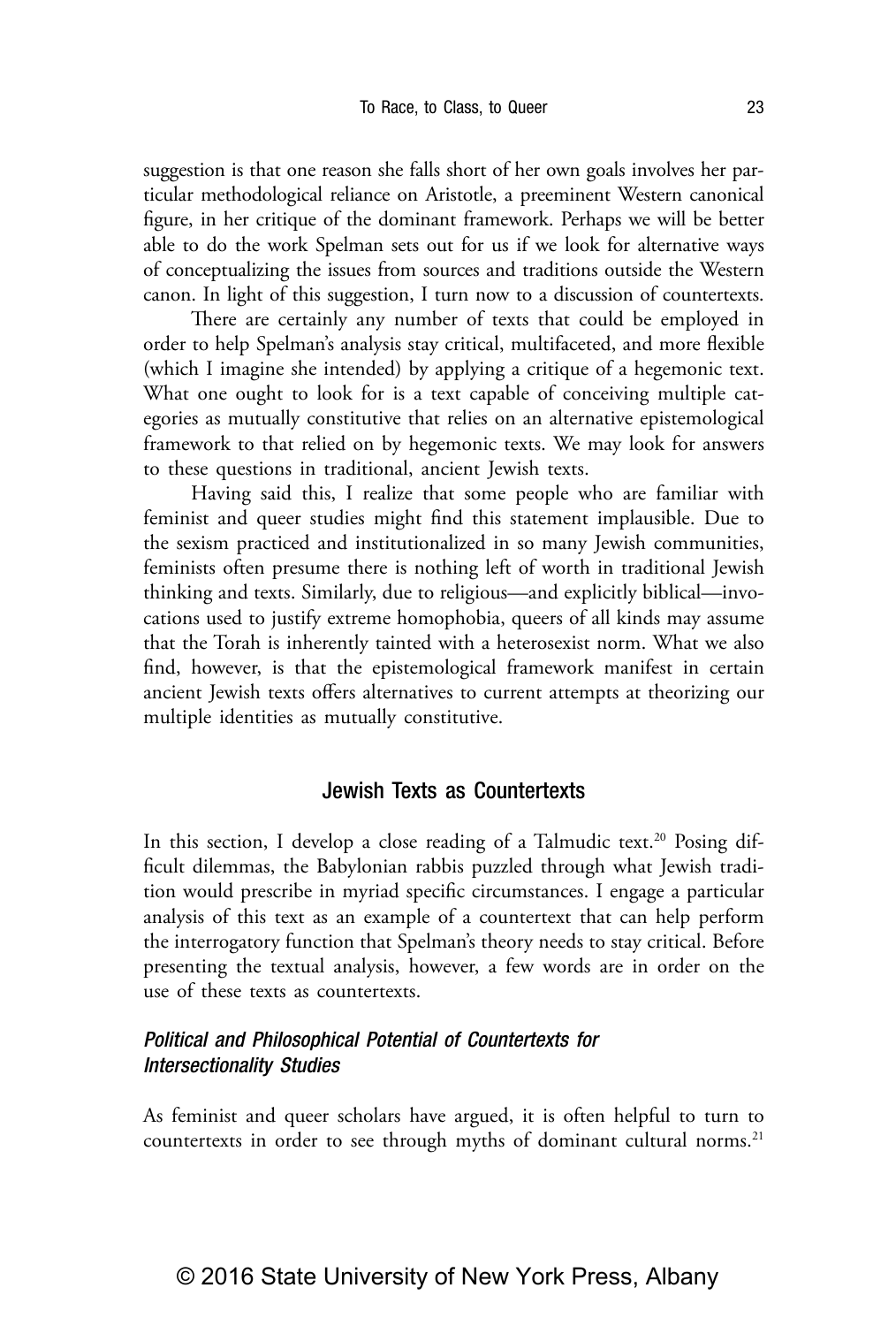If we look at a nonhegemonic text (or even a text that is hegemonic but in a subaltern context), we might be better able to explore the multiple layers of the ways identity categories are mutually constituted. Using Spelman's concern about lists of identities, and about how the additive approach blinds us to the reality of whole groups of people, we can look at a particular ancient Jewish text that resembles the Aristotelian model of listing "slaves and women," but with significant differences. I want to suggest that with the help of Spelman, an analysis of the countertext I will present holds more promise for those in intersectionality studies interested in theorizing the mutual constitution of multiple identities and the ways in which they are complicated, than that of Spelman's use of the canonical Greeks only. Further, we can find this methodology used in many Jewish feminist lesbian and queer theorizings, however unself-consciously.

Methodologically, it seems we would want to be able to say more about a text that qualifies in specific contexts as a countertext than that it is simply outside the canon.<sup>22</sup> A comparative analysis of the differences between Talmudic texts in the context of their use in Jewish history and Western political theory would take volumes. What I find most interesting in this set of countertexts for the subject of this chapter, however, is how they help us circumscribe the problems of modernist standpoint theory that could (and at times do) plague Jewish feminist queer, critical race, and class work.

The main distinction that is important at this point, between the method of thinking in the Aristotelian-based tradition and that found in rabbinic texts, relates to how Aristotle's universalism relies on sameness to define identity concepts.<sup>23</sup> This is the foundational assumption in the problematic nature of essentialism. Jewish tradition has not worked this way, for the most part. It is not a universalist tradition, but rather it is usually particularist. As will be demonstrated, differences comprise the world of rabbinic and other Jewish understandings of identity.<sup>24</sup> This suggests that what I present as "additional" categories to the two-tiered approach of Spelman are not merely multiplying, or adding, categories as is often found in the additive move, and critiqued by those wary of standpoint theory.25 The Talmudic categories are not "added" to some essential and unchanging identity, as somehow external to one's "core" identity as a Jew.<sup>26</sup> The categories are internally constitutive of Jewishness itself; they explicitly make one the kind of Jew one is.

What I find interesting in the Talmudic text (later replicated in much Jewish feminist work) is the alternative system of complex hierarchies.<sup>27</sup> In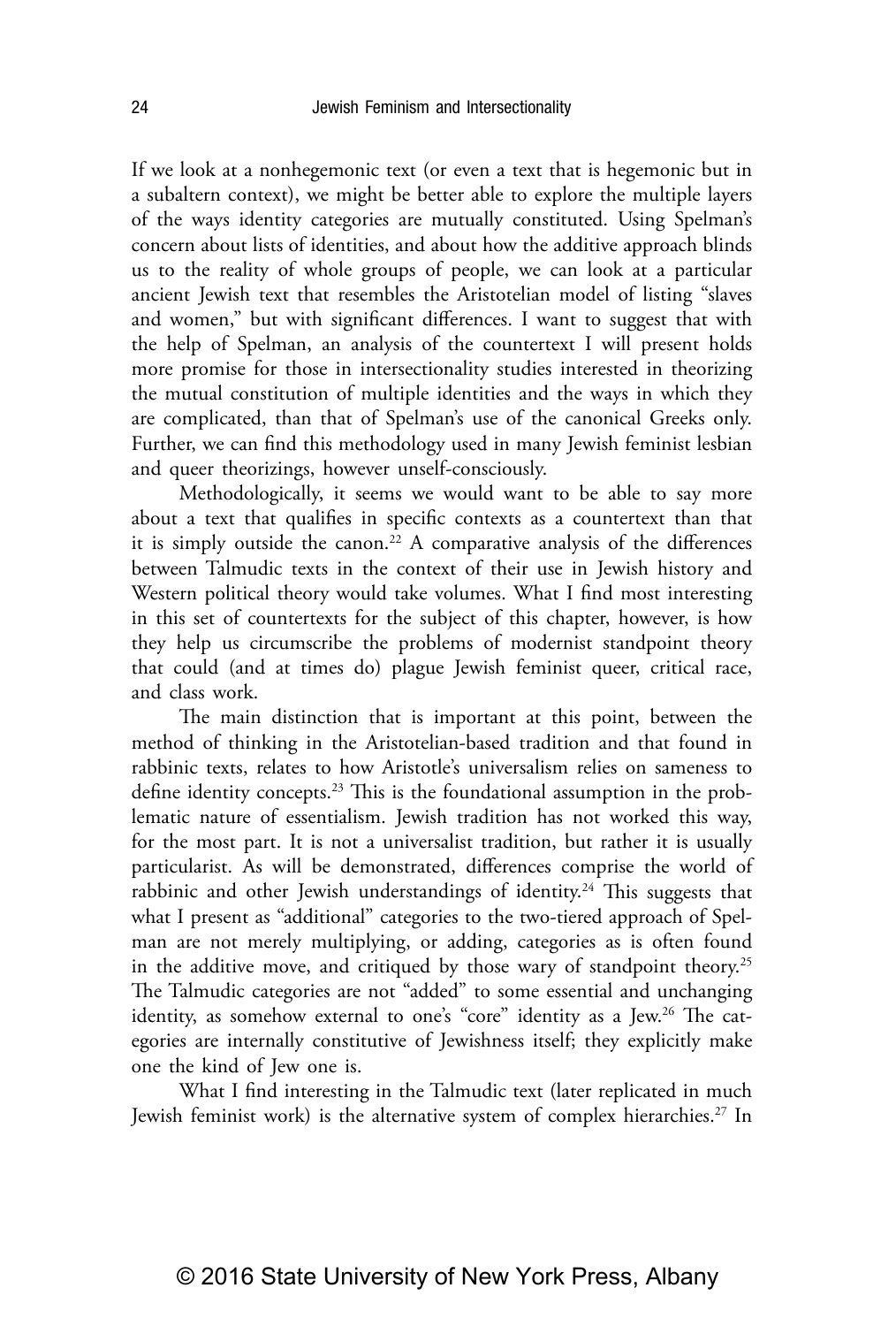the structure erected in this text, there is no single standpoint from which to gain perspective. These texts are therefore both extremely problematic for their content vis-à-vis the history of Jewish communities and also extremely promising for complex contemporary theorizing. Further, in using a countertext, I do not wish to suggest that we can get outside of oppressive discourses simply by looking outside *dominant* oppressive discourses. What I am offering is the idea that other noncanonical modes of thinking—even if oppressive in their own contexts—might highlight aspects of the dominant mode in need of critique. They can provide a set of instances that disrupt the first set of oppressive categorizations.<sup>28</sup>

The following analysis of a countertext will also demonstrate the reciprocal benefit of using a more multicultural analysis. Relying on canonical texts can often reinforce problematic modes of thinking. Looking to marginalized works may provide us with more alternative conceptualizations. But this is not all. Bringing together analytic discussions of concern in the dominant framework with those in marginalized communities can provide transformative insight into the problems faced by those within the marginalized framework as well.<sup>29</sup> This layer of countertextual analysis is imperative, because not making the reciprocal move to hold the subaltern text to critical scrutiny runs the risk of cultural essentialism by not acknowledging the interpretive struggles and historical power dynamics in the minority community. Without the reciprocal move in countertextual analysis, the critique potentially sets up the historically dominant powers within the minority culture as an unproblematized and representative norm. For Jewish feminist queers, this will simply not do. Finally, failing to engage in the reciprocal countertextual critique implicitly prioritizes justice work for those in the dominant community over those in the marginalized minority community.30 As such, the following pages will point to the potential of both using Jewish texts to revive Spelman's thesis, as well as using Spelman to challenge the power relationships in the Jewish text.

## Talmudic Hierarchical Classifications for Saving a Life

Contemporary scholars and practitioners working in a Jewish framework often turn to historically significant Jewish texts to understand the ancient logic of the rabbis in order to help solve contemporary problems. For example, we might imagine a dilemma for contemporary medical ethicists where in urgent cases, such as those of modern emergency rooms, the question of how to prioritize patients for triage is life-threateningly pressing. In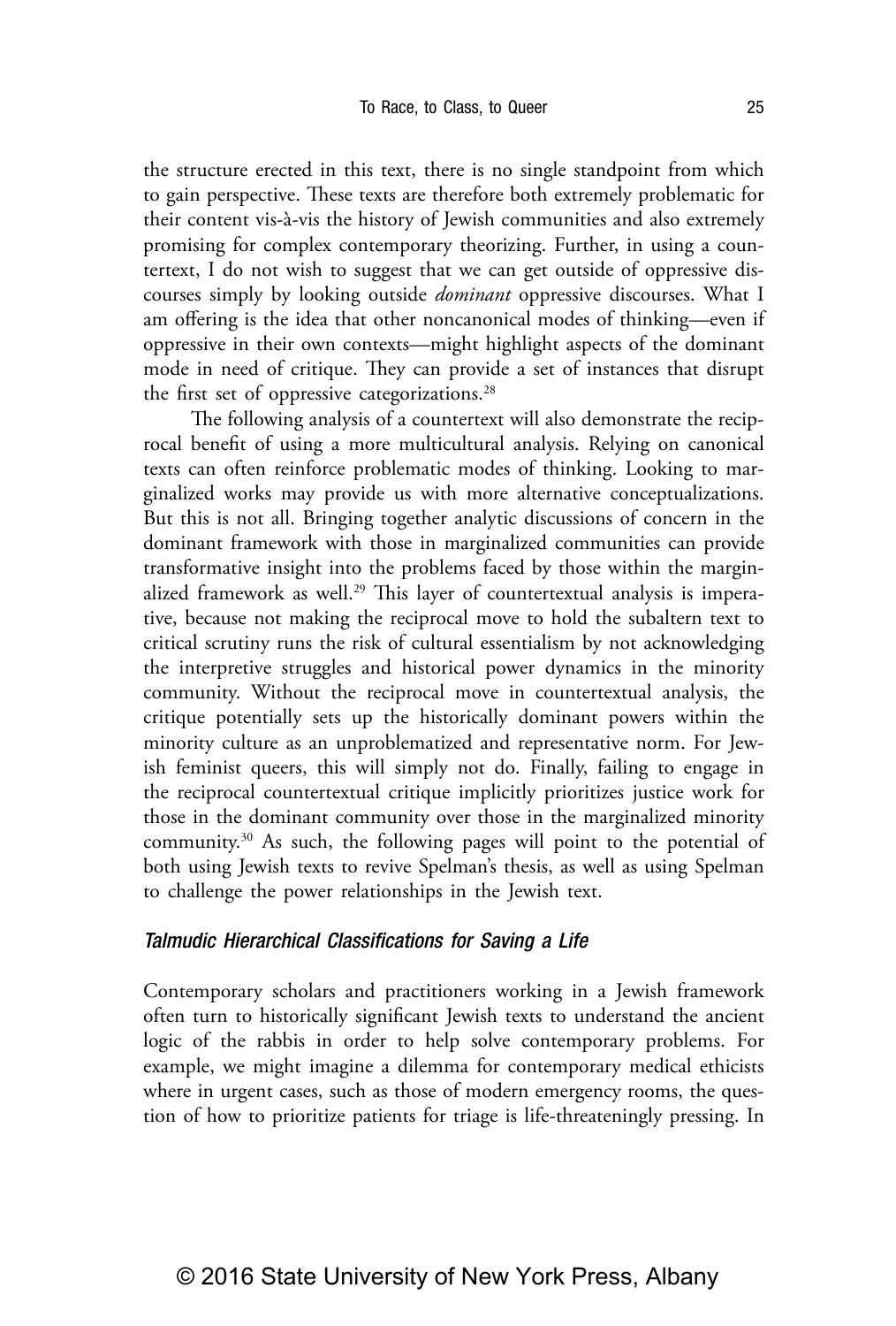examining the particular case of what a physician should do when faced with two patients of equal ill health at the same time, Jewish ethicists may turn to Talmudic sources for answers. In their search they are likely to come upon a text from the Babylonian Talmud Horayot 13b–14a, which addresses "matters concerning the saving of a life."

In this case the rabbis reasoned through a maze of categories and came up with a specific answer. The rather shocking and very practical answer to this question of enormous gravity is that the male patient is treated before a female patient, for it says in the Mishnah, "A man takes precedence over a woman in matters concerning the saving of life." Interestingly enough, the reasoning does not stop here in order to make sure that the writing can answer the problem completely. Gender categories are not the only significant categories in traditional Jewish culture, nor is this binary notation cohesive as the Talmud also discusses various additional gender categories (Lev 2004, 2007, 2010; Fonrobert 2007). The text thus goes on to rank numerous groups of people in the order in which they should receive attention.

The next ranking runs according to the ancient Jewish caste system: One must treat a Cohen before a Levite, and a Levite before an Israelite. The Gemara also includes ten ranked subcategories of Cohens and some challenges to its chosen order. This system of categorization, which I have called caste-based, actually works according to religious rights and responsibilities in ancient Israel. It is still in use today under certain circumstances and explains common Jewish surnames in the United States: Cohen, Cohn, Cahan, Kahane, Kane; Levi, Levy, Levitan, Levinson, Lewinsky; and Israel, Israeli, and so on. These names, or other familial identifications, tell where those individuals fall in the three-thousand-year-old Jewish caste system. As a concrete example, I am of the Israelite caste.

This is not all. The next set of categorizations are what might best be understood today as national (i.e., who belongs to the nation). The Mishnah states that Cohens, Levites, and Israelites are all to be treated before bastards, "a bastard over a nathin,<sup>31</sup> a *nathin* over a proselyte, and a proselyte over an emancipated slave." The text does not mention slaves as a group at all. What is also interesting about this category of national membership is that there are three subcategories of membership in the nation: biological, cultural, and geographic. Although these categories are presented in a simple hierarchy at this stage, the text in full through the Gemara interpretation keeps the relations between these three subcategories challenged within the text and thus may be seen as potentially fluid and shifting. Let us look at an example of this complex and hierarchy.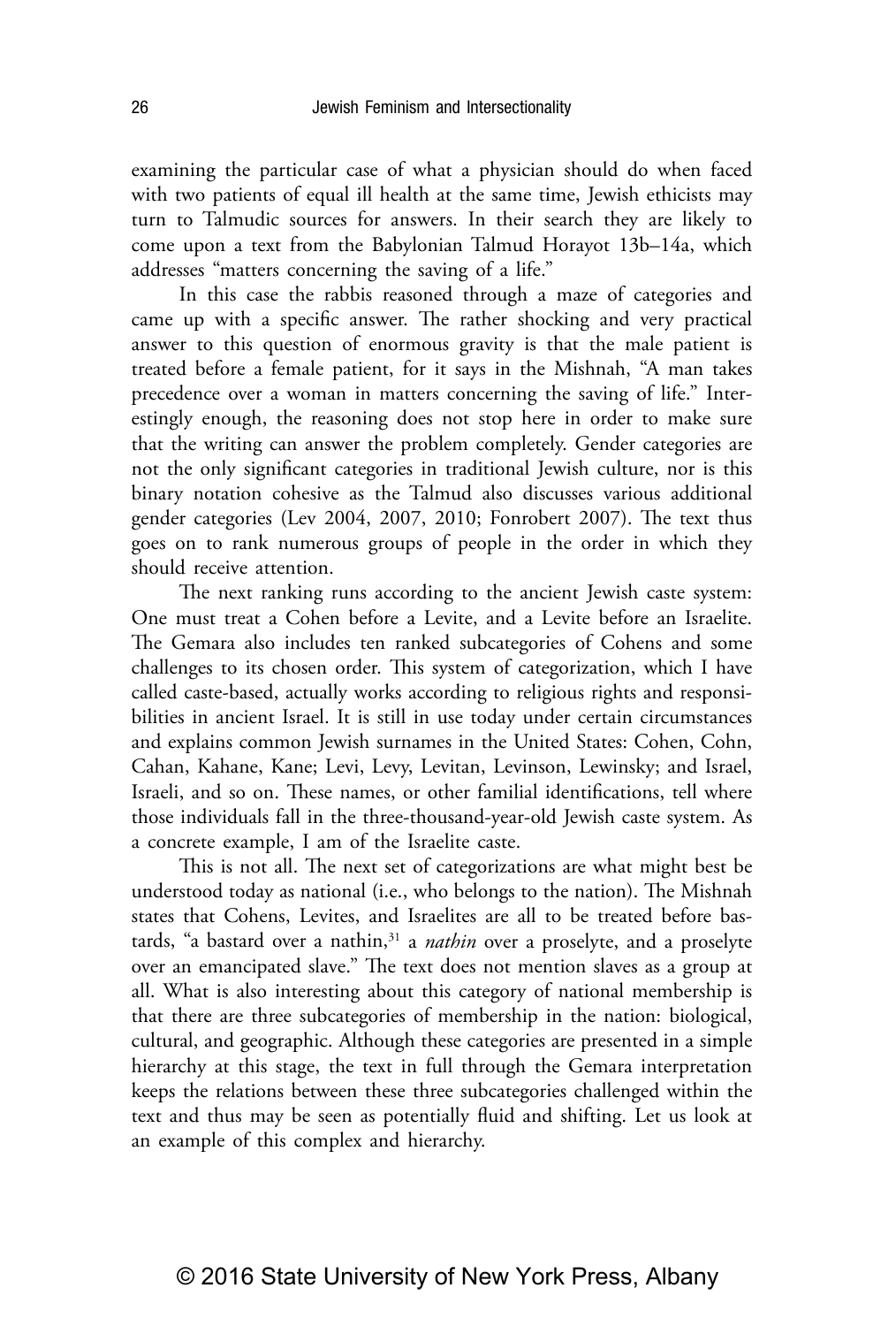What is presented in terms of textual order, as the last category, scholars, actually turns out to override all the previous categories. This is the subversive category of the Talmud.<sup>32</sup> The Mishnah states clearly: "This order of precedence applies only when all these were in other respects equal. If the bastard, however, was a scholar and the High Priest an ignoramus, the learned bastard takes precedence over the ignorant High Priest." (The high priest refers to the Cohen caste, within which the Gemara makes sure to delineate many subcategories as well.) Mixing in political categories of hierarchical ordering, the Gemara also explains, "A scholar takes precedence over a king of Israel, for if a scholar dies there is none to replace him," and "A king takes precedence over a High Priest." There is a final category that crosses the political and religious—prophets—who are ranked below the political category of king. None of these classifications refer to those that affect women as a group as women, such as marital status.

# Co-Constructionist Intersectionality, Spelman, and the Confusion of the Talmudic Hierarchies

Given the multiplicity of categories and their nature, the Talmudic text can be quite interesting to contemporary political theorists working on intersectionality, and more promising than the twofold framework of Spelman's translated Aristotle. Due to the complexity of the Talmudic rankings, I will first attempt to clarify the conceptual incoherences and the nuances of the hierarchical orderings that often turn in on themselves. To do so I will use Spelman's methodology. First, a gender classification is in some ways distinct from the collection of castes among Cohens, Levites, and Israelites. These are, in turn, in certain aspects distinct from the national collection of bastards, *nathins*, converts, and emancipated slaves, which are to some degree distinct from the scholarly, political, and political/religious classifications. In this case, the fact that slaves are not even mentioned is a silence waiting to be theorized.

The use of the term *Israelite* in this listing is particularly confusing for those who yearn for discrete and separable identity groupings, because it sometimes refers only to the priestly order (as when it is used in the list of religious caste order), and at other times it means all the rest of the people of Israel (as in the reference to a king of Israel), which would include those named under the gender, national, scholarly, political, and political-religious listings as well as Cohens, Levites, and kings. $33$  Also, historically there were instances when individuals moved in or out of the Levite cast, making that designation far more fluid than such placement in the list suggests. Further,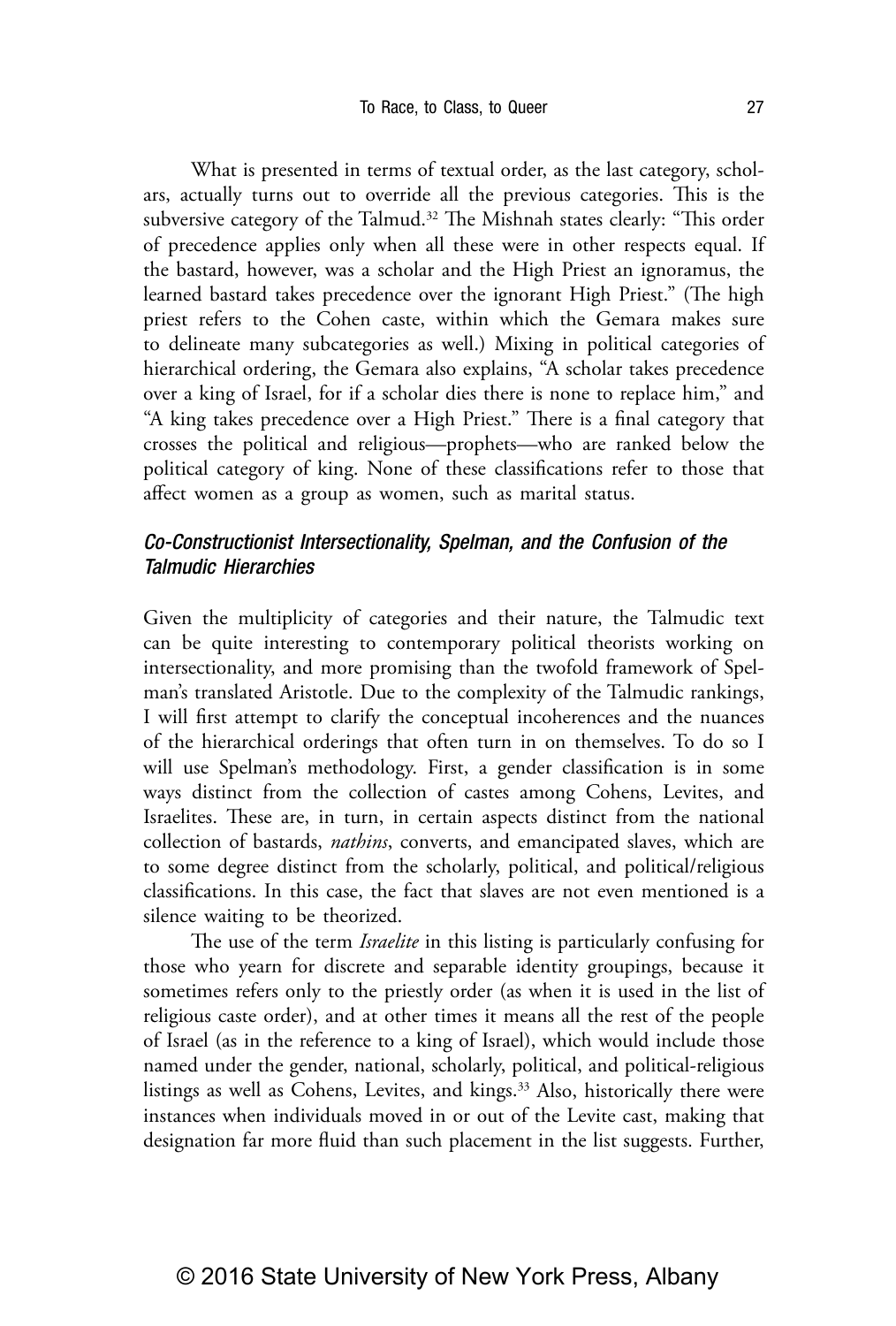in common understandings of Jewish law, once a person has become a Jew, there is to be no distinction, let alone discrimination, made between one who converted to become a Jew and one who is Jewish by virtue of being born to a Jewish mother. Here, on the matter of literal life and death, we find a substantial distinction. Otherwise, Israelites may have been converts, bastards, or *nathins* and could be among the group designated as emancipated slaves. Finally, aside from Cohens, Levites, and kings, all the other categories mentioned might be composed of both men, women, and (and what we might consider today) queerly gendered.

Using Spelman to destabilize the Jewish text proves to be quite interesting. It forces a contemporary scholar to look at the multiplicity of categories and question their internal logic in ways not traditionally questioned. To explicate this for those less familiar with the mechanisms of this particular historical tradition, Jewish law is steeped in distinctions based on gender though not necessarily only in a binary frame. In this case, the two top religious caste categories do not even include women. Laws for women apply to women only sometimes in the Israelite designation and usually in all the other categories designated; laws for men sometimes apply to all men and at other times apply to men according to their membership in these other classes. The scholarly and religious-political references would usually refer to men, but on occasion women scholars and prophetesses have been named. No woman was ever king. Although one might conclude that gender trumps all other distinctions, due to its appearance at the top of the original list, Spelman's analysis helps us to see that such a conclusion is nonsensical. In ancient Israelite society, women could be converts, nathins, bastards, and current or freed slaves. À la Spelman, saying "women and Israelites," or "women and converts" makes no sense and excludes those who fall into both categories. It also does not help us understand women and the caste system or myriad decisions regarding (in contemporary terms) gender queers.

#### The Talmud and the Problem of a Two-Tiered Intersectionality Method

Due to the particularist tendency of Talmudic thinking, that there are many categories previously named does not mean that the categories of identity of interest to Spelman are simply multiplied. Instead, we find a complex system of overlapping, shifting, and internally challenged hierarchies. This makes the use of the additive method basically impossible. The following is intended to help clarify this point.

Regarding the Jewish text, one must do the following (not necessarily lexically):

# © 2016 State University of New York Press, Albany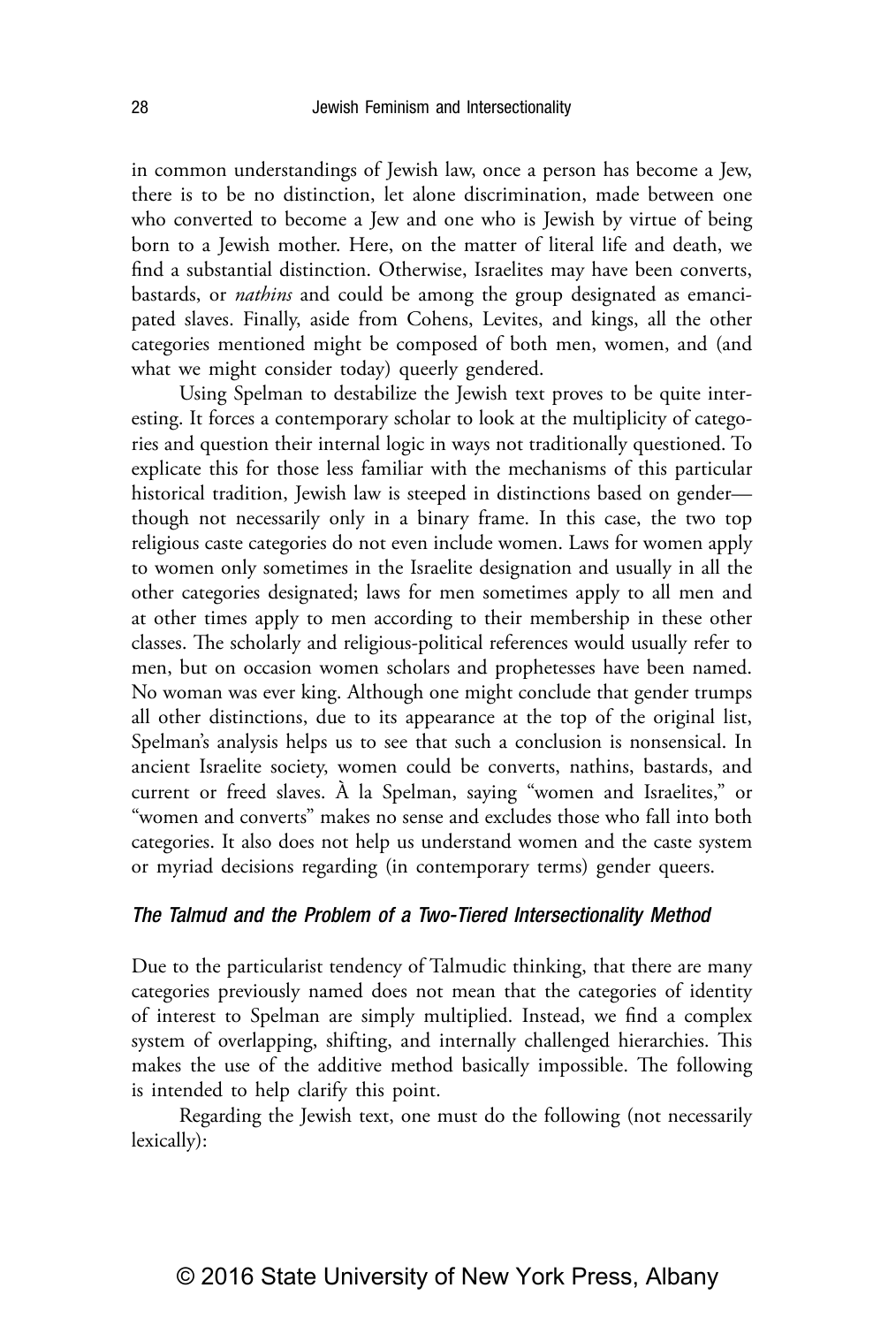- 1. Put all these sets of relationships together.
- 2. Figure out if including women and those beyond a gender binary into categories where they fit means that bastard males take precedence over bastard females.
- 3. Rerank categories that include men and women and all genders.
- 4. Open the possibility that women could stand above men in the case where a woman is a scholar.
- 5. Include the groups not mentioned in even this long list but crucial to its implementation, such as those beyond a modern gender binary, slaves and divorced women, wives of Cohens, Levites, Israelites, and kings.
- 6. Rerank according to how the unnamed groups change the hierarchy of the named.
- 7. Figure out what to do in frame 5 where a Cohen and a Levite are both above Israelites and are Israelites themselves.
- 8. Notice that it is impossible to perform steps 1 through 7.

The above set of steps demonstrates conceptually the classifications, group names, and power relationships in the two examples, Spelman's Aristotle and this particular Talmudic text. The difference between Spelman's Aristotle and the Talmudic text is not simply that more classifications and groups are named in the Talmud, but that the internal logic of the Talmudic text challenges its own named categories as discrete and separable entities and makes it impossible to develop a linear presentation of power relationships at all, let alone one that is stable or fixed.

Using this countertext to help destabilize Spelman's Aristotelian categorizations, we can see that if this had been the model that Spelman had relied on, she might not have translated the complicated racial/classed category of slave into the single contemporary signifier of race. It would not have helped her to do so. She would, therefore, also probably not have theorized race as a gendered category in the way that she does. Some particulars from this Jewish example are that certain castes have women and other genders, others do not; women and other genders in the families of the Cohen or Levite men led different lives in the social context than those in other castes; and divorced women and other genders, yet another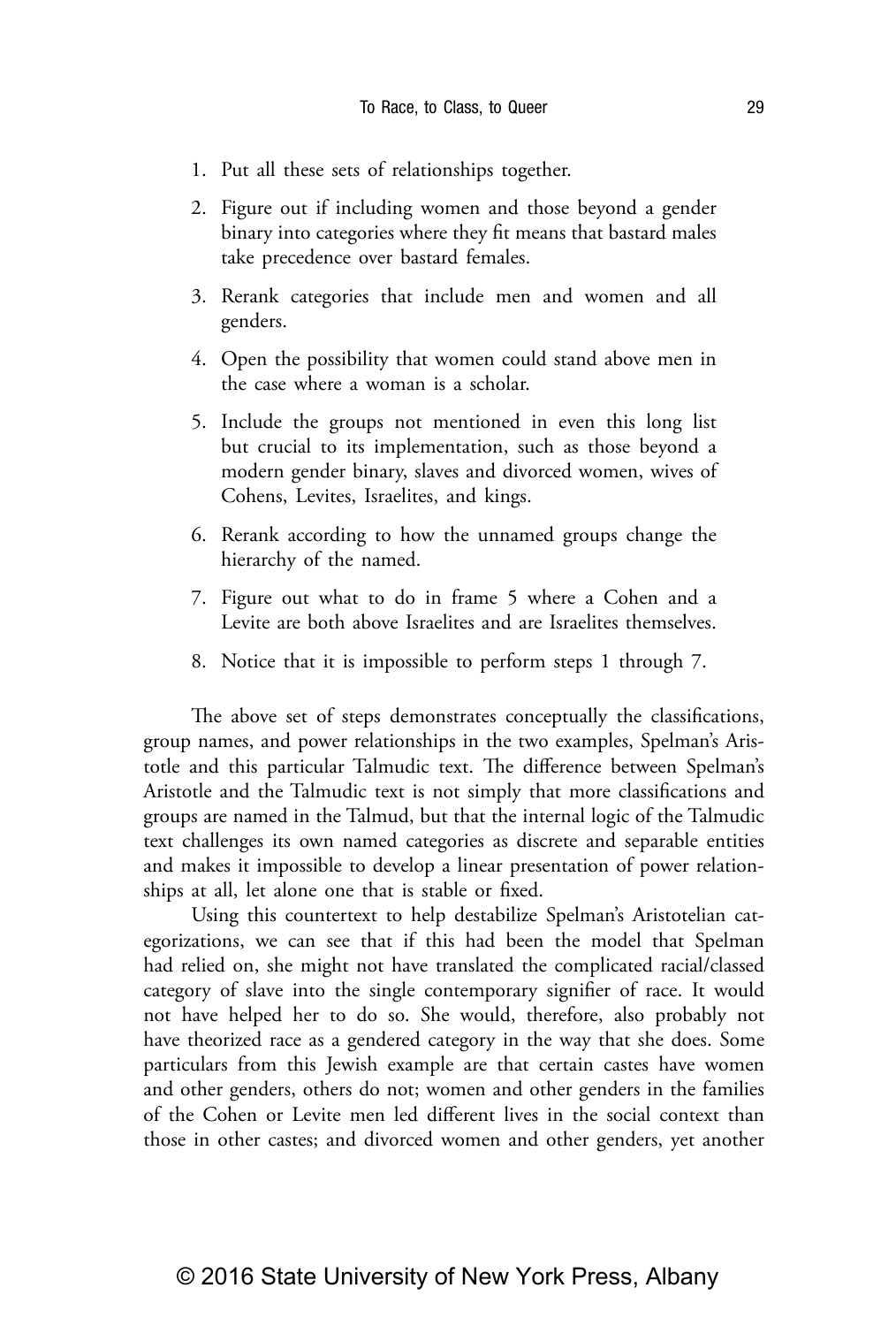category, were generally exempted from the possibility of marrying males in the Cohen caste. Like life, the situation is more complicated than the easy slave/not-slave bifurcation, and importantly, the line of gender is not drawn on a dualistic model. In looking at the rabbinic text, we are forced to deal with multiple categories and myriad relationships that are often counterindicative and can change, given different contexts. We would have to examine the whole complex of gender, caste, class, politics, learnedness, marital status, foreign origin, and so on, as it works in its own unique way through each constellation, as well as what similarities might run throughout, even as the categories and their relations themselves are questioned and shift. This model is probably more productive for contemporary intersectionality thinkers seeking to theorize identities and power dynamics in the vast complex multiplicity of our lives.

#### The Talmudic Example and Jewish Lesbian Feminist Analyses

We must ask, therefore, how we can make use of this alternative mode, as found in traditional Jewish texts, for contemporary work in critical queer, class, and race studies. In some ways, many Jewish feminists and queer (or queer-conscious) activists and thinkers have long been working out the answer to this question. Although the majority of queer and feminist Jewish intellectuals and organizers are not likely to be familiar with Talmudic or other ancient texts,  $34$  we can find an interesting correlation between their epistemological assumptions. In addition, although many Jewish queers would not necessarily see themselves as consciously engaged in a contemporary application of ancient Jewish wisdoms, *we* might see them as such nevertheless.

There are two reasons for this that I think are important to highlight in the context of this chapter. First, there is a relationship between contemporary intersectionality perspectives that look for, embrace, and honor particularities and the epistemological framework found in some rabbinic reasoning mentioned earlier. Second, the basic life experiences of feminist Jewish queers demands attention to their multiple identities—and concomitant power relations—beyond a dual grid. Even white, European-heritage and Ashkenazi Jewish lesbians who have not yet begun to problematize their racial/cultural/class location in a US context do, at least, engage in the tripartite complex hierarchies of sexuality, gender, and Jewishness. In many Jewish feminist and queer activist organizations and writings, we find sensitivity to the complexity of power dynamics operating on multiple layers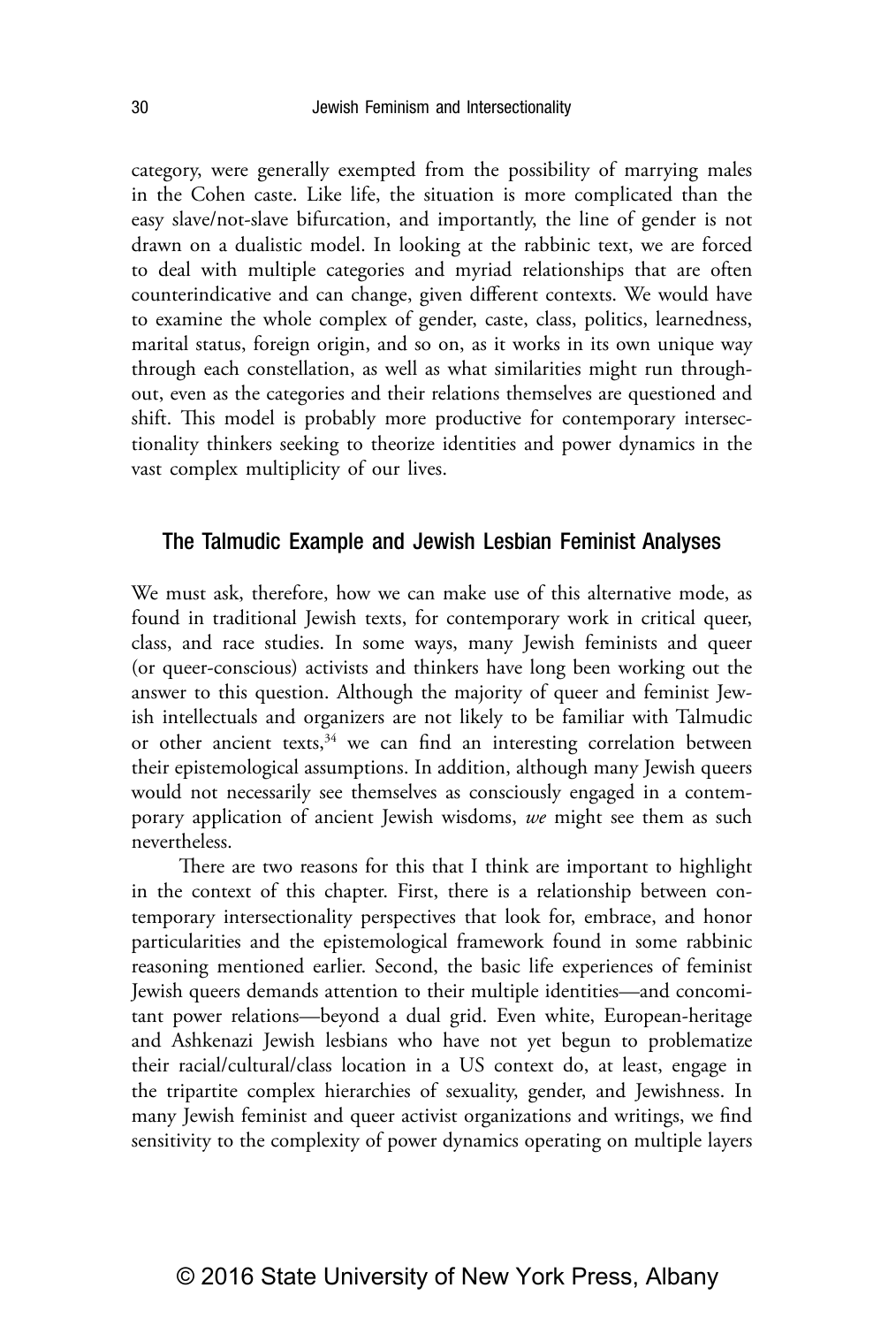that not only shade one another, but often change shape and turn in on each other as well, depending on the context. Since this may be difficult to understand abstractly, I would like to present an analysis of early exemplary works by two Jewish lesbian feminist activists and scholars. The first, Rebecca Alpert, is also a rabbi and therefore familiar with Talmudic texts (although I do not mean to imply that her book is a conscious application). The second, Melanie Kaye/Kantrowitz, is a secular Jew with less exposure to such texts. In looking at a central early work by each woman, we can see more specifically how we may use Spelman's insights recast with a Talmudic legacy of multiple identities in theorizing Jewish issues in the complex nexus of race/nationality, gender, sexuality, and class.

## The Lesbian Legacy of "Bread on the Seder Plate"

Alpert is a Jewish lesbian feminist activist rabbi, and also a scholar in the secular academy. The goal of her 1997 book, *Like Bread on the Seder Plate*, is to "determine strategies" for Jewish lesbians to "participate [more] fully, as lesbians, in Jewish life."35 Alpert does not seek inclusion of lesbians into Jewish communal life in an assimilationist mode (as in the universalist reliance on sameness). Instead, she seeks an inclusion of this previously ignored—and other times marginalized—group through means no less radical than the fundamental transformation of Judaism itself. Similar to the way that the Talmud both establishes authority even as it challenges it, at the outset of Alpert's vision we find that Jewish tradition is itself open and changing rather than essentially static. In order to make possible this deep change in Jewish history, Alpert primarily takes on the traditional Jewish task of reinterpreting texts. There is, however, nothing essentially traditional in the aims of her methodology. Alpert offers lesbian-critical insights from readings of ancient religious texts, introduces new texts for consideration as part of a transformed canon, and develops suggestions for the creation of new sacred texts out of the lives of Jewish lesbians from the history of today and the future.

As the Talmudic example works with multiple, overlapping, and shifting categories to establish its newly authoritative perspective, Alpert deftly works a tripartite analysis of identities and their mutual constitution. She takes on gender, sexual orientation, and Jewish affiliation in a fluid weave. Within her tripartite analysis, Alpert is able to acknowledge and incorporate multiple aspects of difference though she privileges three categories. She is able to do so often enough without always treating the multiple aspects as discrete and separative. For example, Jewish diversity is not limited to factors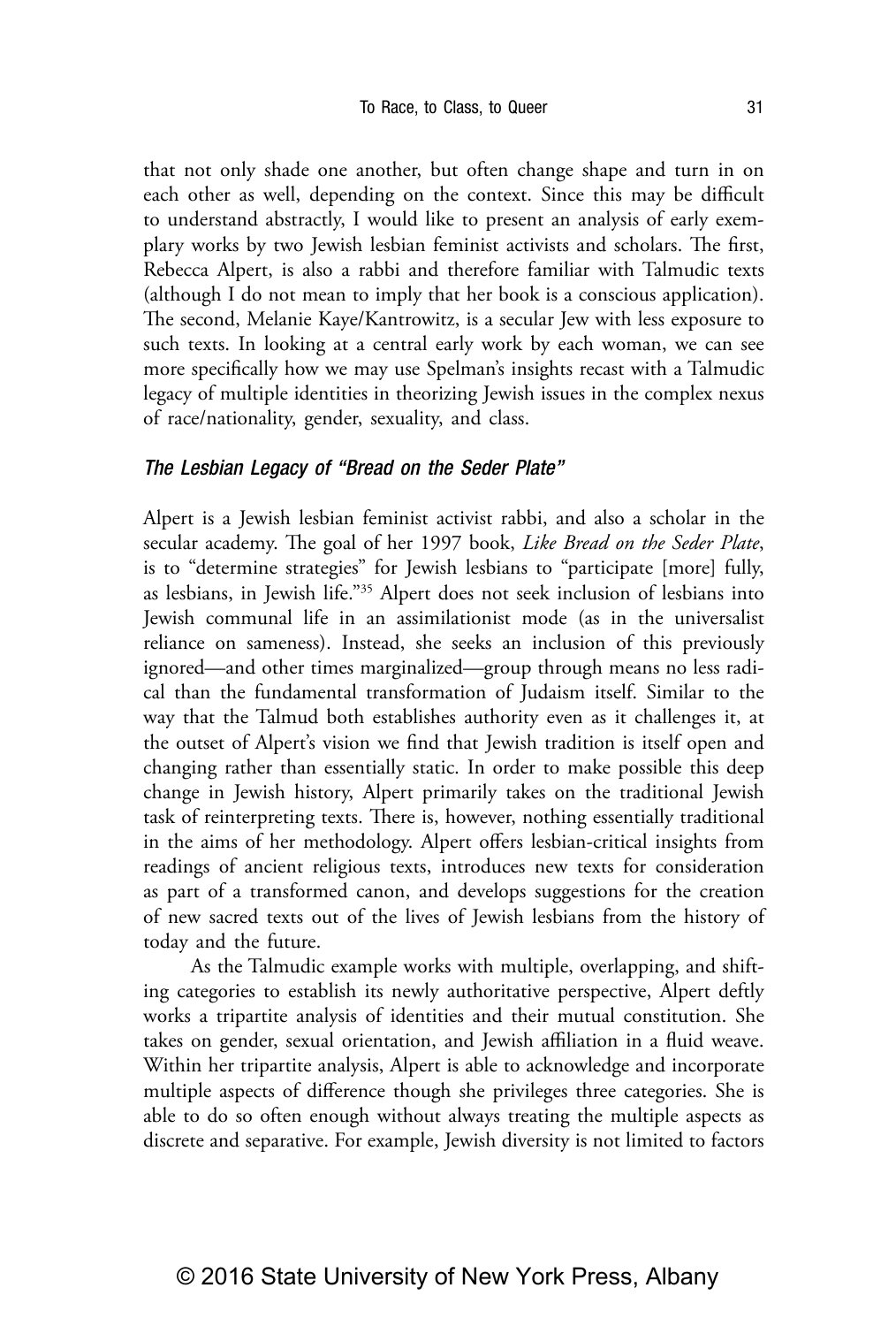of sexual orientation and gender (her two other privileged categories). Jews are one group in the privileged triplet, even as Jews are diverse according to historical context, race, geography, religious expression, nationality, and so on. Similarly, analysis of the category of lesbian crosses Jewish and non-Jewish examinations as it is also related to gay male, bisexual, transgender, and queer categories. Her treatment of gender also draws on both Jewish and non-Jewish sources and complicates the very idea of gender through discussion of lesbian and other gender nonconformist interstices.

Alpert's project faces a number of challenges, however, when viewed through the lens of an attempt to race queer studies and queer race studies in a Jewish context. Most obviously, despite brief acknowledgment of other politically salient issues of identity such as race and class, Alpert's mode of exploration in this particular text is not sufficiently open to race- and classcritical analyses. Having said this, there is actually another consideration that I would like to focus on more specifically: the delicate difficulty of privileging the conceptual category of lesbian over queer without incorporating the baggage of second-wave feminism's history of essentialism.

Although the reclamation of "queer" became a hallmark of 1990s politics in the United States, it did not become—or remain—so without contestation. The concept of queer is in need of such contestation. I do not use the term *queer* here to suggest that it simply surpasses all essentialisms. It does not. As one example, many can collapse queer, often taken to suggest multiplicity and fluidity, into its own binary essentialism over and against heteronormativity. Many communities, often depending on age, race, class, and cultural diversity, do not use the term *queer* in self-identification. Significantly also for the purposes of this chapter, many lesbians in particular have resisted self- and movement-labeling as queer because of the legacy of sexism within gay men's activist movements and within society at large. Sexist tendencies to eclipse the experiences, concerns, and contributions of women in their diversity have found their place in coalitions among sexual minorities and in queer studies and activism. Lesbians, in particular, but not only those deeply situated in the second-wave feminist movement, have often continued to demand distinct lesbian spaces, organizations, and modes of analysis. This, of course, has become increasingly challenging as transfolk speak up and speak back in supposedly feminist women's spheres. Albert's project focused on lesbians, although it was clearly situated within a broader spectrum of sexual minorities, gender variance, and queer ideology in particular. In many ways the book itself demonstrates the need for such a prioritization.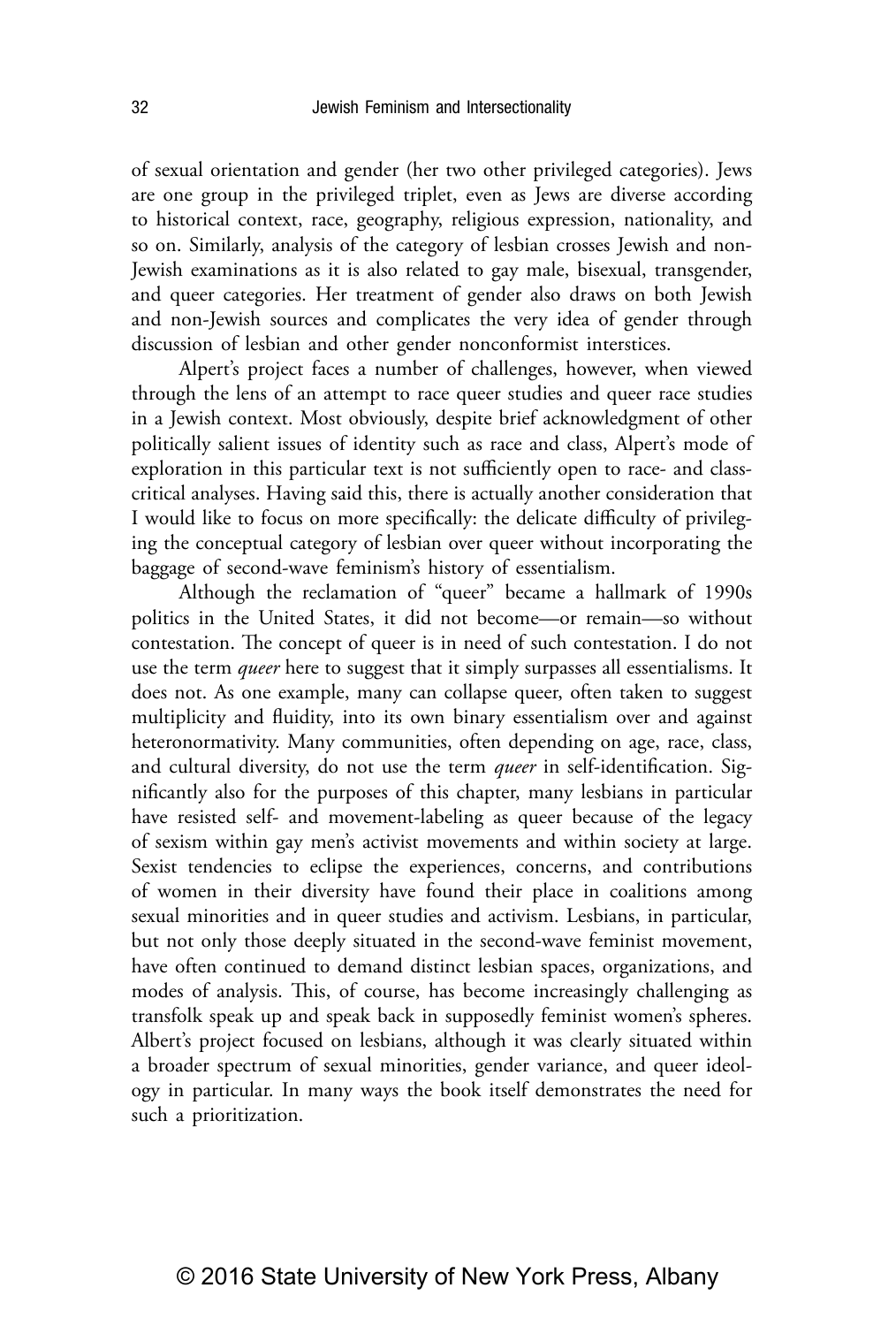However, as Spelman's work is designed to demonstrate, some aspects of second-wave feminism relied on various modes of essentialist thinking. Women were taken to be the subject of feminist political movement, and too often even the feminist employment of the category of women reflected hegemonic patriarchal characterizations of who these "women" are. As has been much discussed, despite long-term activism among women from an array of minority communities, the closer one was to a white, middle-class, heterosexual, Christian, and able norm, the more likely one's voice was to be heard within feminist movement and in the US media. Internalizing a narrow and/or static view of women, even as they often radicalized it, many second-wave feminists represented lesbians at an apex of the "feminist woman." While not specifically the trajectory of Alpert's work, the lesbian identity that often emerged out of radical second-wave feminism was, as a political act, defined more through a feminist lens of the person being "woman identified" than through a lens of sexuality and/or status as a sexual or gender outlaw.36

The consequence of this trend among feminists was that lesbians of this milieu more frequently aligned themselves with "women" than with gay men, bisexuals, and transgender people. In fact, the nature of certain strains of feminist critique explicitly distanced lesbian identity and community from cultural forms developing in both gay men's communities (such as drag and male-to-female cross-dressing) and other forms of queer women's culture (such as role-playing, cross-dressing, female-to-male transitioning, or sadomasochism). This set of political alignments also often set lesbian feminists against lesbians whose identity was forged prior to the advent or outside the centers of second-wave feminism. This meant, for example, that lesbian identities in rural areas and small cities without a college campus (specifically an elite or radical college campus) were frequently marginalized as politically incorrect, not only as feminists, but also as women and as lesbians. The same may be said for racial and class dichotomies: The radical feminist assertion of "feminism as the theory, lesbianism as the practice" emerged largely outside of working-class and poor lesbian worlds, as well as outside most lesbian communities of color.

Feminist movements presuming the priority of women *as* women left no room for women *as* anything else. Put more specifically, the notion of women as women assumed an essential identity of womanness that could be abstracted from other identity constructions and stand universally on its own. In fact, this essentialized universal womanness was of course a raced, classed, sexed, and cultured conception. Without attending to this

© 2016 State University of New York Press, Albany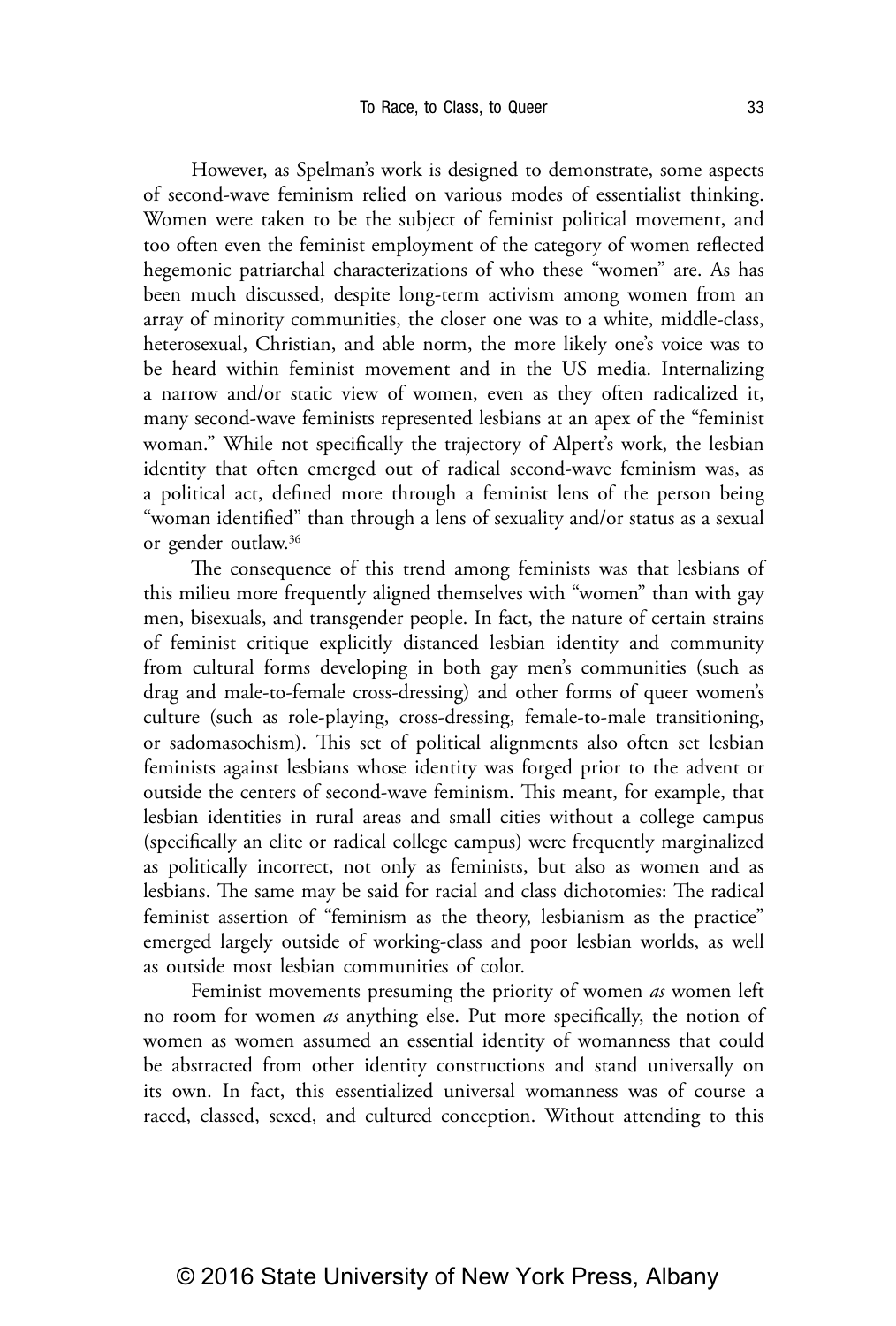fact, however, women from communities not assumed in the class/race/ culture/gender/sexuality norm were seen as less purely *women*—including often Jewish women in their diversity. Identifications imbricated with a cross section of other communities were seen as tainted. This problem of essentialism is directly related to Spelman's excellent work on race and class in the text analyzed in this chapter. For all the critical work her contribution accomplishes, it also can make it difficult to do gender-based critique in the context of the vast array of power dynamics, even among the group she refers to as women.

We cannot overlook at this point that these imbricating identities are ones that women would share with men as well as with other women and those gender identified beyond the binary. Just as Jews invested in Jewish patriarchy found identifying as feminists an act of mutiny, as it was assumed impossible to identify with women *and* Jews, some feminists found continued identification with class struggle and racial and ethnic/ religious communities an act of treason. In class, racial, and ethnic/religious communities, women could not be women *as* women exclusively; they shared these politics with groups of men, trans, and all gender queer people. This bind within feminism was at times replicated within lesbian politics. Moreover, to the degree that lesbians were seen as hyperwomen (in a radical feminist sense), the elite pressure to define identities and align politically with women made coalition and joint identity construction with males and gender/sexual outlaws culturally and politically criminal. This has led to the more recent reemergence of some self-identifying as "radical feminists" as virulently antitrans. This usurpation of the identifier radical is problematic. Jewishly it tends to make less sense. Jewish feminism has always needed feminism to be more open and variegated in its radicalness, or anti-Semitism remained intact in ways similarly found in hegemonic patriarchal and racist societal norms.

I want to be clear here: I am not saying that these elements of exclusionary thinking are directly present in *Like Bread on the Seder Plate*. Alpert provides a helpful framework for those seeking to work in critical lesbian theory, which avoids the worst of these movement problematics. For example, Alpert explicitly concludes the book with her "visions for the future." In this chapter Alpert points out that many of her concerns for a lesbian feminist Jewish agenda are shared with numerous other Jews: heterosexual feminists, gay men, heterosexual intermarried couples, bisexuals, transgendered people, single heterosexuals, those not traditionally observant, liberal Jews in general, progressive educators, "scholars of women's history, mysticism, and Mizrachi Jewish communities." This single mention of nonwhite/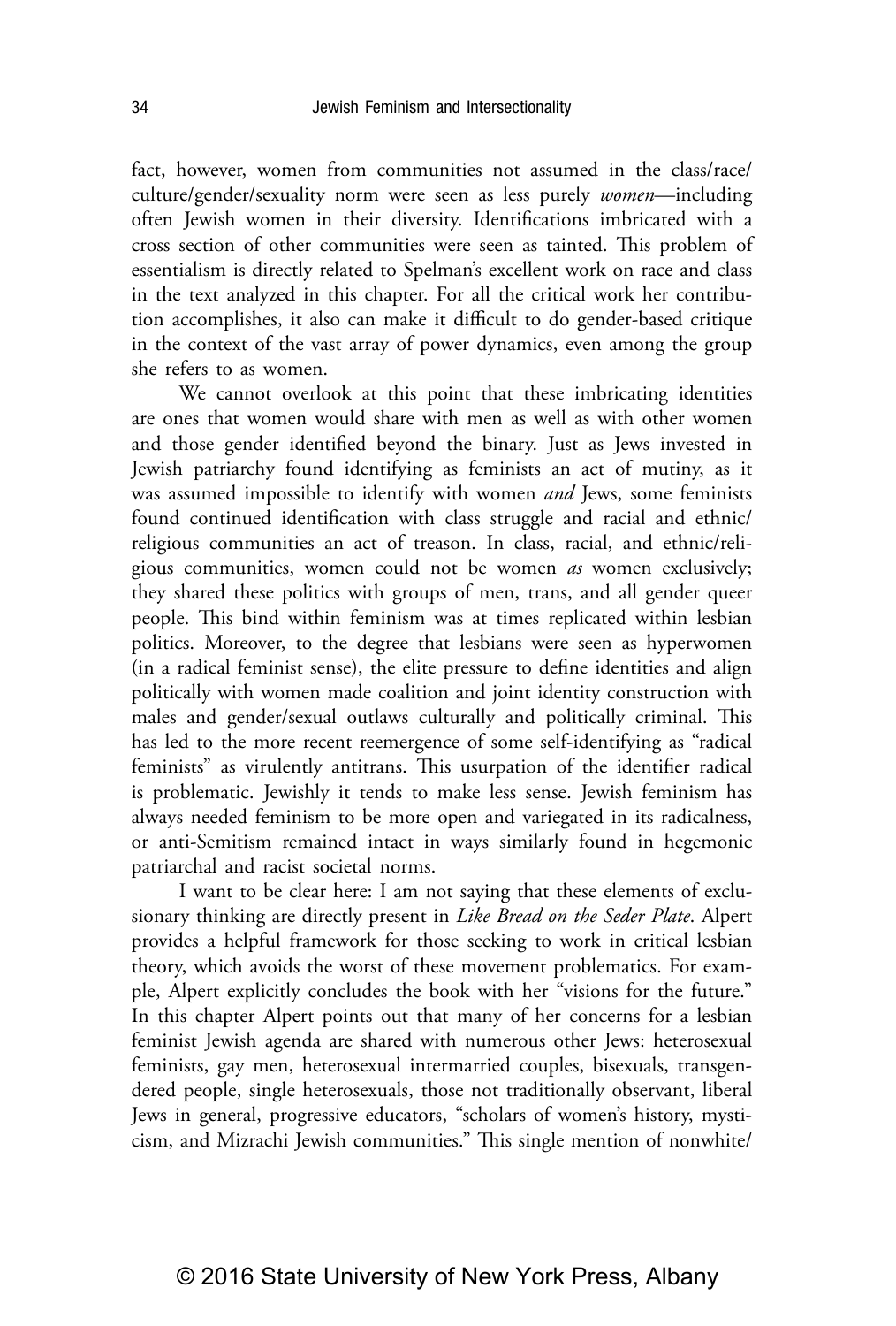non-Ashkenazi Jews suggests, however, that they may be absent from the writer's and readers' conceptualizations about the other groups and may not even be interpreted to mean Mizrachi (Eastern) Jewish communities at all, but "scholars of." No mention was made at that historical juncture of Jews of color of whatever Jewish ethnic tradition, though Alpert's work has changed since the publication of this particular text. Further, Jewish lesbian feminists have made clear that tensions between lesbians and other sexual outlaws in the Jewish community, especially those involving "men" of various sorts, will not be adequately addressed until bisexual women take responsibility for certain aspects of relative privilege, and until men, including trans men, make antisexist work central to their agendas. However, this does not exempt lesbians from taking responsibility as well. The history of essentialist thought at work not only in feminism, Spelman's focus, but also in lesbian feminism has affected some aspects of Jewish lesbian feminism. Gathering together in specific communities is necessary as we do the work of social justice. However, attending to some of the problematic aspects that gathering has relied on historically is also a necessary part of justice work. In this, lesbian feminists must also take seriously the potentially essentialist bases informing some of our choices historically to identify as lesbians.

#### The Issue Is Power

At this juncture I would like to undertake a brief review of one other earlier work by a Jewish lesbian feminist that was also interestingly able to avoid the trap of essentialism. At the time Melanie Kaye/Kantrowitz was writing the essays for her book, *The Issue Is Power: Essays on Women, Jews, Violence and Resistance*, she was not using the term *queer*; her radical feminist identification as lesbian and dyke does not, however, exactly recall the historical problems of essentialism in feminist thought in the same way that Alpert's work can and Spelman's work did. Clearly advancing a lesbian-critical agenda, Kaye/Kantrowitz shows us that we need constantly to see the relationship between anti-Semitism, racism, classism, sexism, and homophobia if we are to build an inclusive, multicultural, and effective left in this "toxic wasteland" of our lives.<sup>37</sup> However, we must build these bridges with "our frail/sturdy human hearts outraged by injustice and committed to generosity."38

*The Issue Is Power* contains speeches from political events and essays of various lengths developed over a fifteen-year period. Kaye/Kantrowitz's message is delivered always in the cadence of a poet, with the urgency of an activist, and the sensitivity, kindness, and self-criticism of a Brooklyn-born